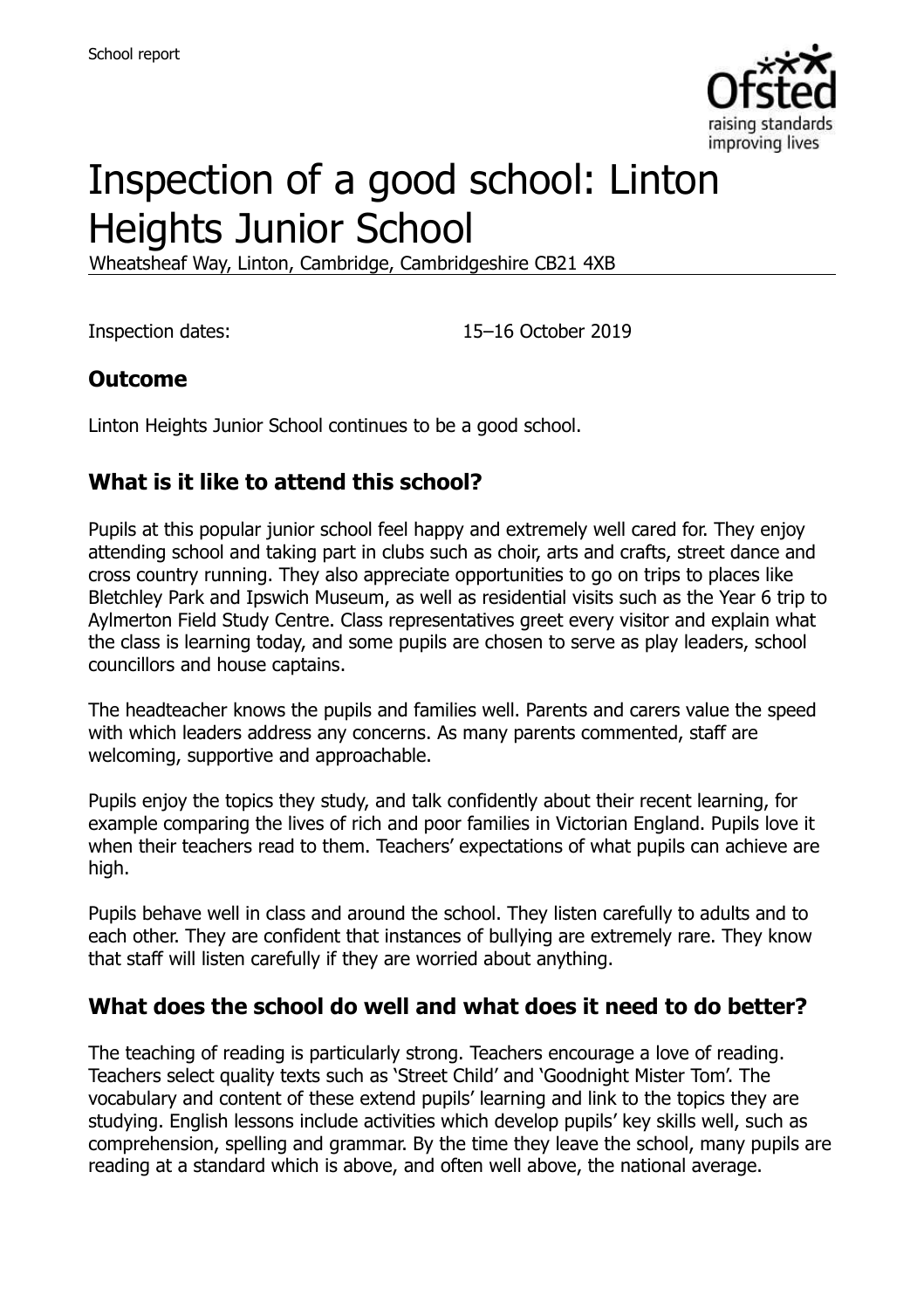

The teaching of mathematics is sound and well organised. Leaders have introduced a new approach to mathematics teaching, designed to give more emphasis to mathematical reasoning and problem solving. Teachers also want to ensure that pupils' arithmetic and calculation skills become even stronger. At the moment, pupils are not always given enough work which challenges them to apply their skills to new situations. Outcomes in mathematics at the end of key stage 2 have been broadly in line with the national averages for the past two years, and leaders are rightly ambitious to raise standards to match the school's strong results in reading.

Senior leaders have introduced improvements to the way the wider curriculum is planned to deepen learning even further. As some of these changes are new, leaders need to keep a close eye on how well the new plans are being delivered, so they can accurately gauge their impact.

Art is also a strength of the school. High-quality artwork is seen throughout the school. The art curriculum leader carefully monitors teachers' planning and pupils' work. This robust approach ensures that pupils' skills are developed in a clear sequence, and that pupils are given plenty of opportunities to refine their talents, for example in sketching, painting and modelling in clay.

French is extremely well taught by a teacher with specialist skills. As a result, pupils become increasingly confident when using common phrases and expressions in short conversations with their peers.

Disadvantaged pupils receive additional support to help them make as much progress as their peers. If pupils are at risk of falling behind, they are given the help they need to catch up.

Pupils with special educational needs and/or disabilities (SEND) receive good support and are fully included in all aspects of school life. Staff are well trained in meeting pupils' needs and, as a result, pupils with SEND make good progress in their learning and personal development.

Pupils behave well. Personal development is prioritised through the school's positive ethos and pupils benefit from the good relationships between pupils, staff and parents. Attendance rates are above the national averages.

The school is well led and managed and parents have every confidence in the headteacher and senior leaders. Staff know that leaders take an interest in their professional development and their well-being.

#### **Safeguarding**

The arrangements for safeguarding are effective.

The use of an electronic system for recording and monitoring concerns is used effectively by staff, who have been well trained in how to use it. The adults understand their roles and responsibilities for keeping everyone safe. Leaders remain vigilant, and, as a result,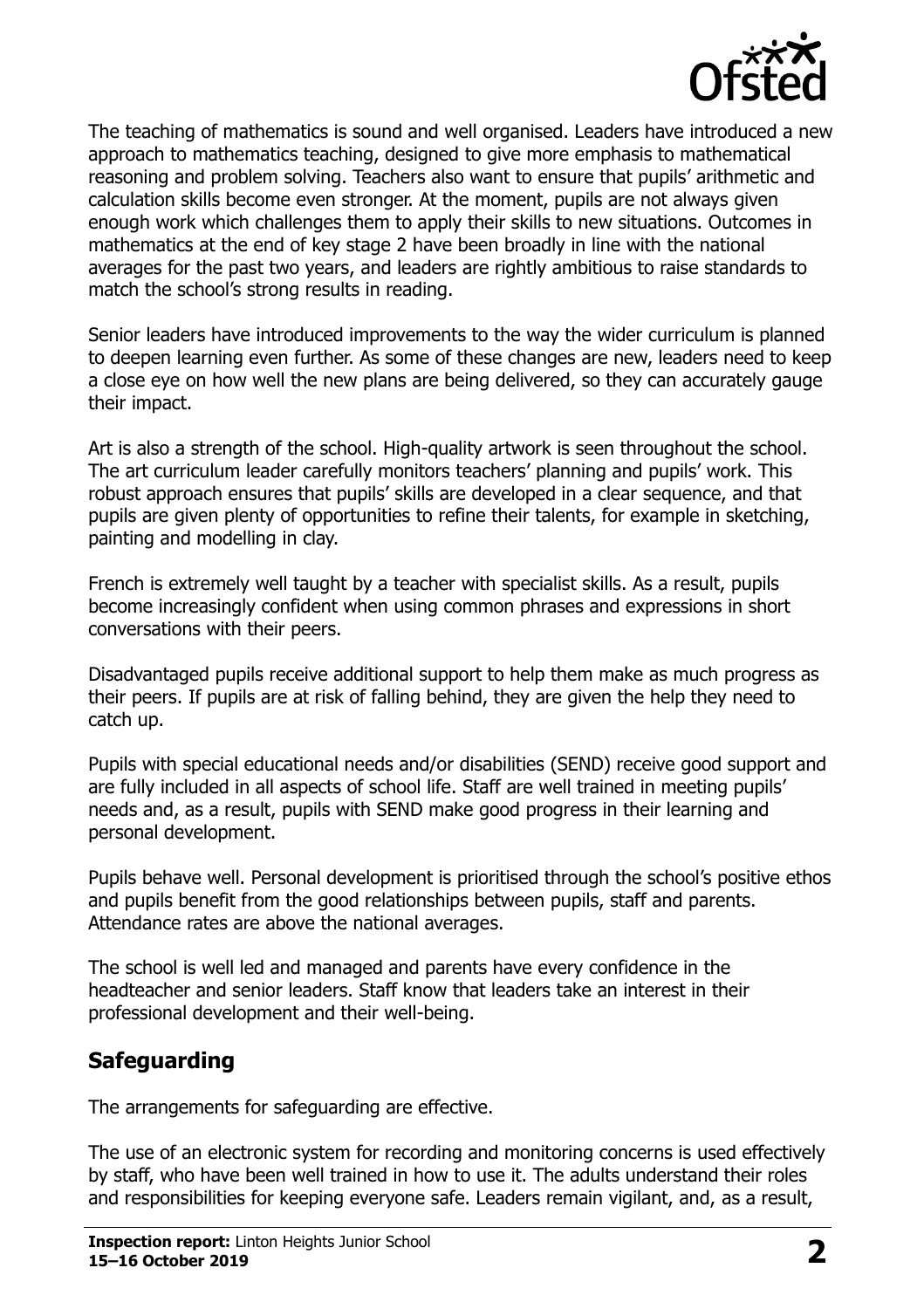

the culture of safeguarding is strong. Governors monitor leaders' actions to be certain that the correct checks are made on everyone who works in the school. Leaders seek the advice of external agencies whenever the need arises.

### **What does the school need to do to improve?**

# **(Information for the school and appropriate authority)**

- Teaching of mathematics is well sequenced and of a good standard. However, pupils do not always have opportunities to apply their arithmetic skills through reasoning and problem solving. This is because, in some lessons, these elements have been left until too near the end. Leaders have made recent changes to the way mathematics is taught to address this and maximise the level of challenge for all pupils. They need to make sure this is embedded and effective.
- Leaders have recently introduced changes to topic planning across the curriculum for subjects other than English and mathematics. These changes have been designed to deepen learning and help pupils to remember more key information. Leaders should carefully monitor the impact of these changes to ensure that they are having a positive impact on pupils' achievement.

#### **Background**

When we have judged a school to be good we will then normally go into the school about once every four years to confirm that the school remains good. This is called a section 8 inspection of a good school or non-exempt outstanding school. We do not give graded judgements on a section 8 inspection. However, if we find some evidence that the school could now be better than good or that standards may be declining, then the next inspection will be a section 5 inspection. Usually this is within one to two years of the date of the section 8 inspection. If we have serious concerns about safeguarding, behaviour or the quality of education, we will convert the section 8 inspection to a section 5 inspection immediately.

This is the first section 8 inspection since we judged the predecessor school, Linton Heights Junior School, to be good on 26–27 June 2013.

#### **How can I feed back my views?**

You can use [Ofsted Parent View](https://parentview.ofsted.gov.uk/) to give Ofsted your opinion on your child's school, or to find out what other parents and carers think. We use Ofsted Parent View information when deciding which schools to inspect, when to inspect them and as part of their inspection.

The Department for Education has further quidance on how to complain about a school.

If you are not happy with the inspection or the report, you can [complain to Ofsted.](https://www.gov.uk/complain-ofsted-report)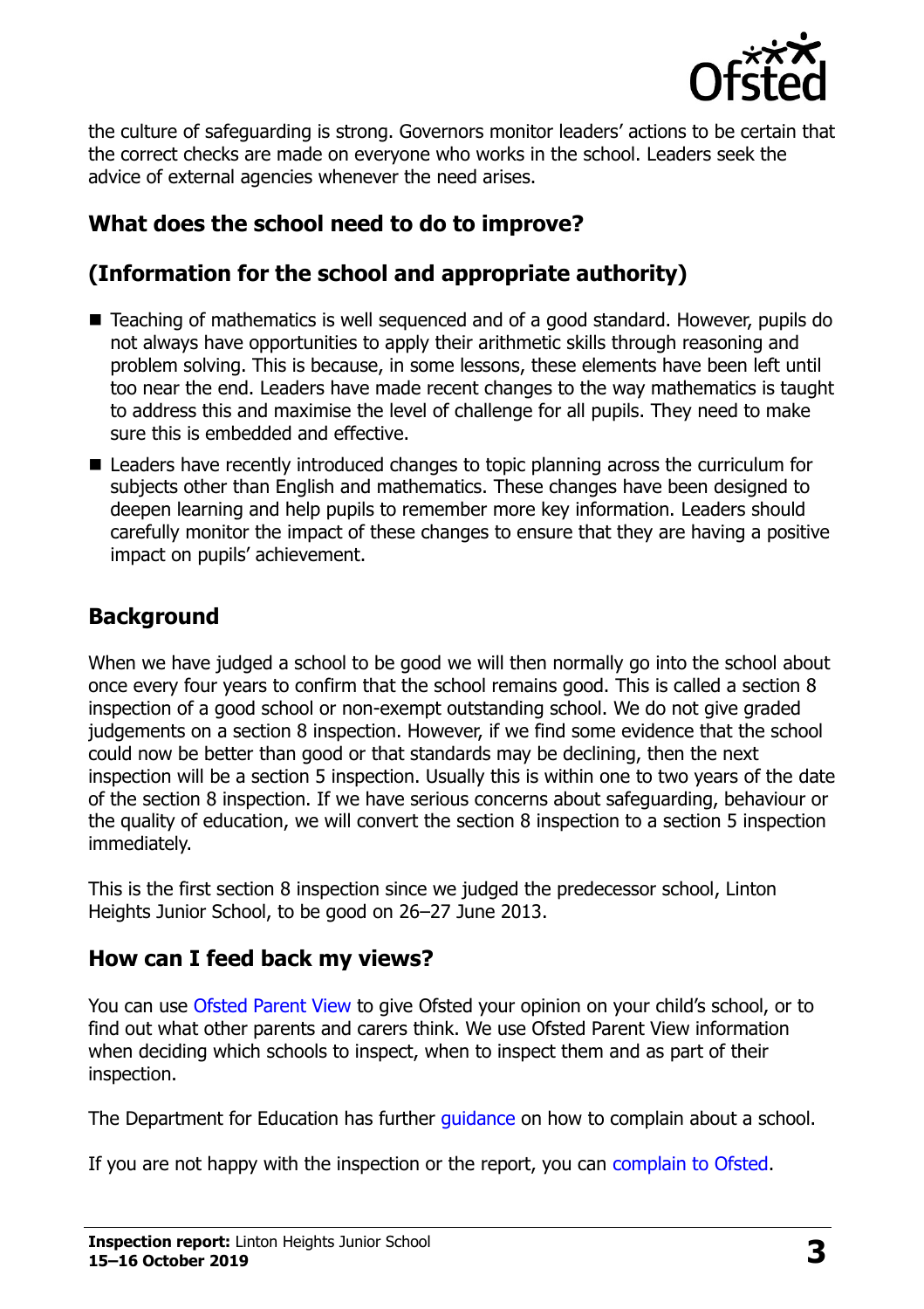

### **Further information**

You can search for [published performance information](http://www.compare-school-performance.service.gov.uk/) about the school.

In the report, '[disadvantaged pupils](http://www.gov.uk/guidance/pupil-premium-information-for-schools-and-alternative-provision-settings)' refers to those pupils who attract government pupil premium funding: pupils claiming free school meals at any point in the last six years and pupils in care or who left care through adoption or another formal route.

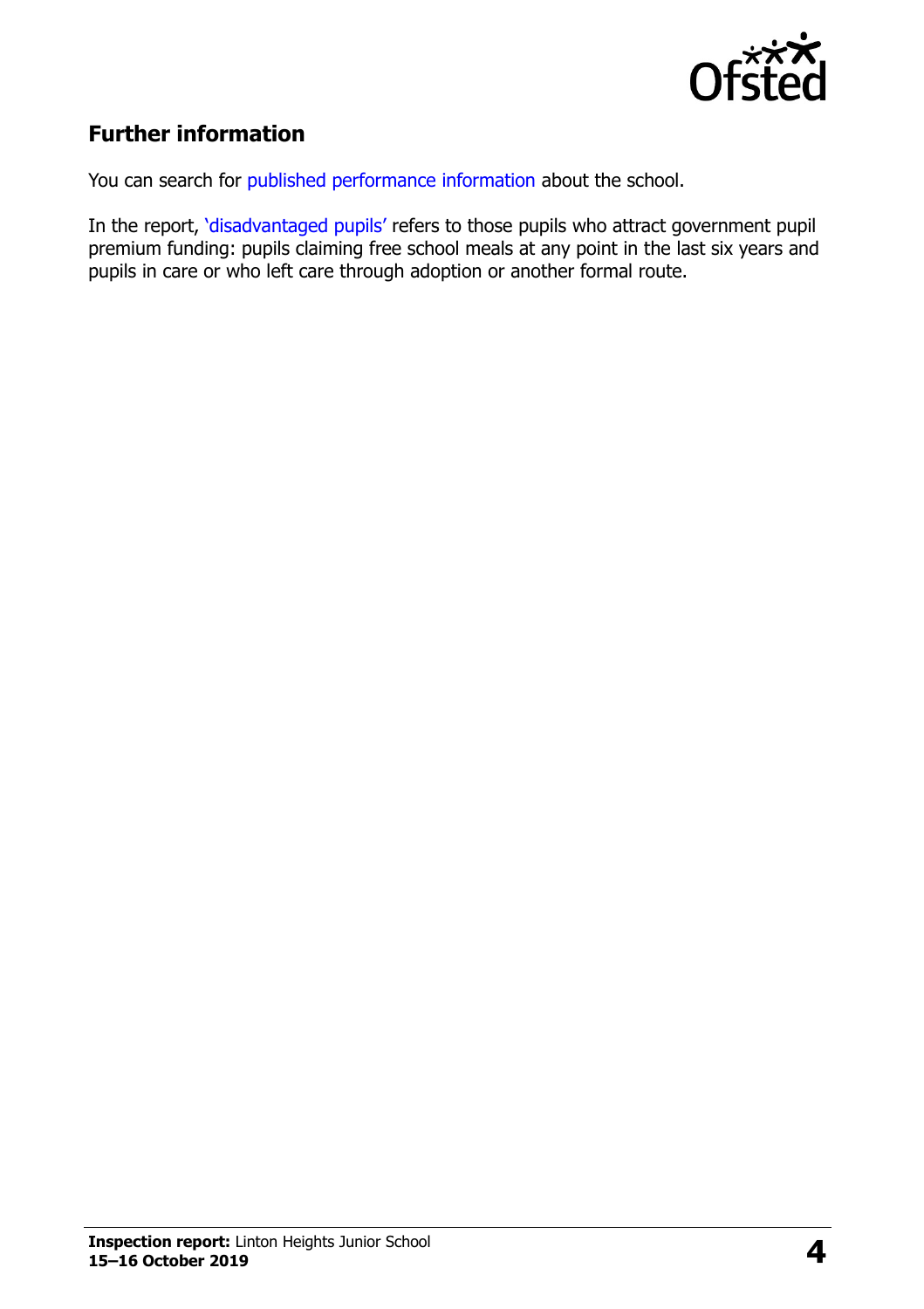

#### **School details**

| Unique reference number             | 143576                         |
|-------------------------------------|--------------------------------|
| <b>Local authority</b>              | Cambridgeshire                 |
| <b>Inspection number</b>            | 10110251                       |
| <b>Type of school</b>               | <b>Junior</b>                  |
| <b>School category</b>              | Academy converter              |
| Age range of pupils                 | 7 to 11                        |
| <b>Gender of pupils</b>             | Mixed                          |
| Number of pupils on the school roll | 236                            |
| <b>Appropriate authority</b>        | Board of trustees              |
| <b>Chair of trust</b>               | Rob Loe                        |
| <b>Headteacher</b>                  | James Puxley                   |
| Website                             | www.lintonheights.cambs.sch.uk |
| Date of previous inspection         | Not previously inspected       |

# **Information about this school**

- Linton Heights Junior School Academy was opened on 1 November 2016.
- The school is part of the Chilford Hundred Educational Trust (CHET).
- The proportion of pupils from disadvantaged backgrounds is below the national average.

#### **Information about this inspection**

- As part of this inspection, the inspector met with the headteacher, deputy headteacher, special educational needs coordinator and curriculum leaders. The inspector met with the multi-academy trust chief executive officer and executive headteacher. The inspector also met with teachers, teaching assistants, office staff and pupils.
- The inspector spoke on the telephone with the chair of governors and with a representative from the local authority.
- The inspector gathered the views of parents on the playground before school.
- To inspect the school's safeguarding arrangements, the inspector spoke to the designated safeguarding leaders, members of staff, parents, the chair of governors and pupils. The inspector checked the single central record and a sample of safeguarding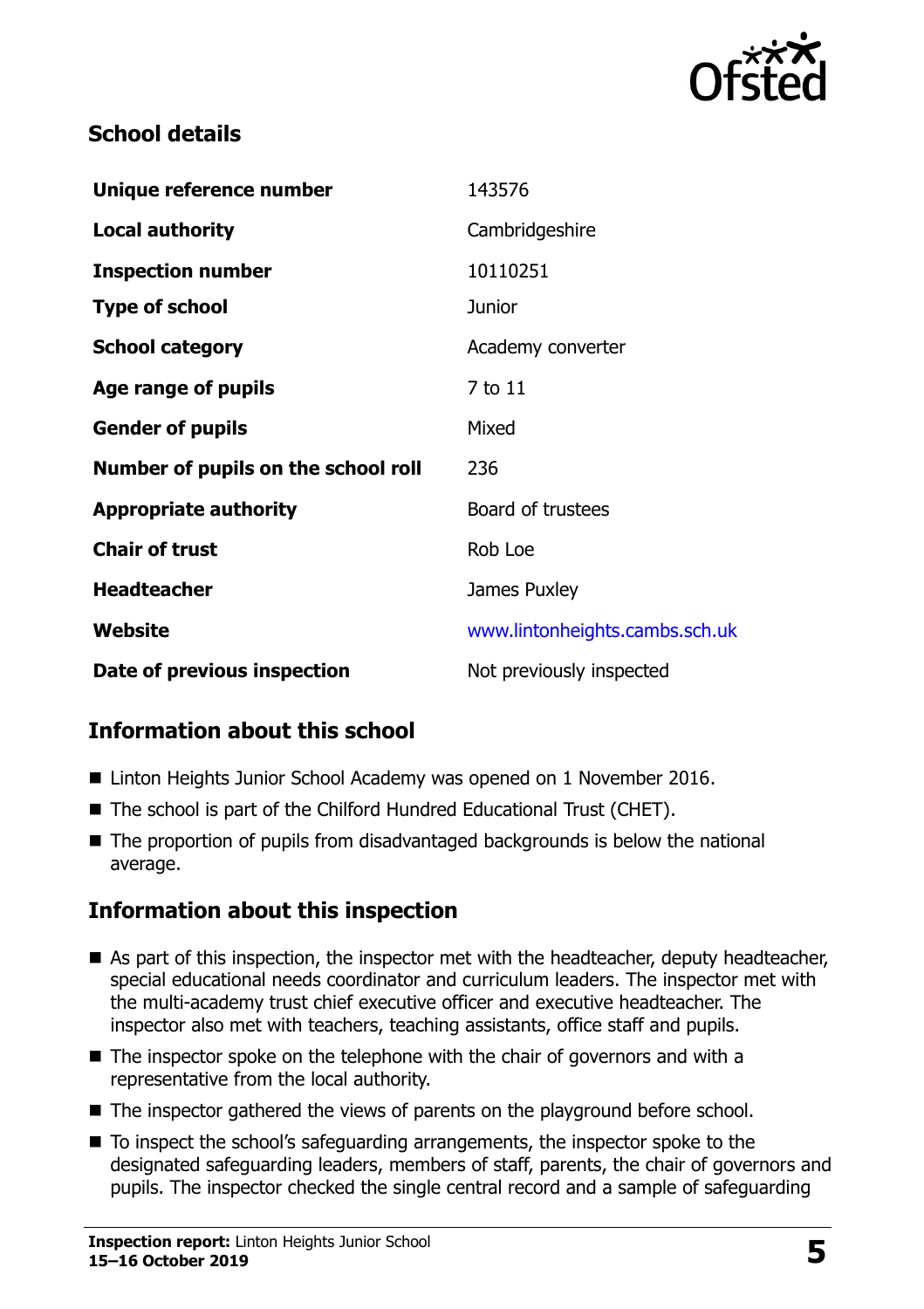

records.

- The inspector observed playtimes and lunchtime. The inspector spoke to pupils about their school.
- Reading, mathematics, art and French were considered as part of this inspection. The inspector spoke to curriculum leaders, visited lessons, carried out work scrutinies and met with teachers and pupils to learn about the quality of education.

#### **Inspection team**

Nick Rudman, lead inspector **Ofsted Inspector**